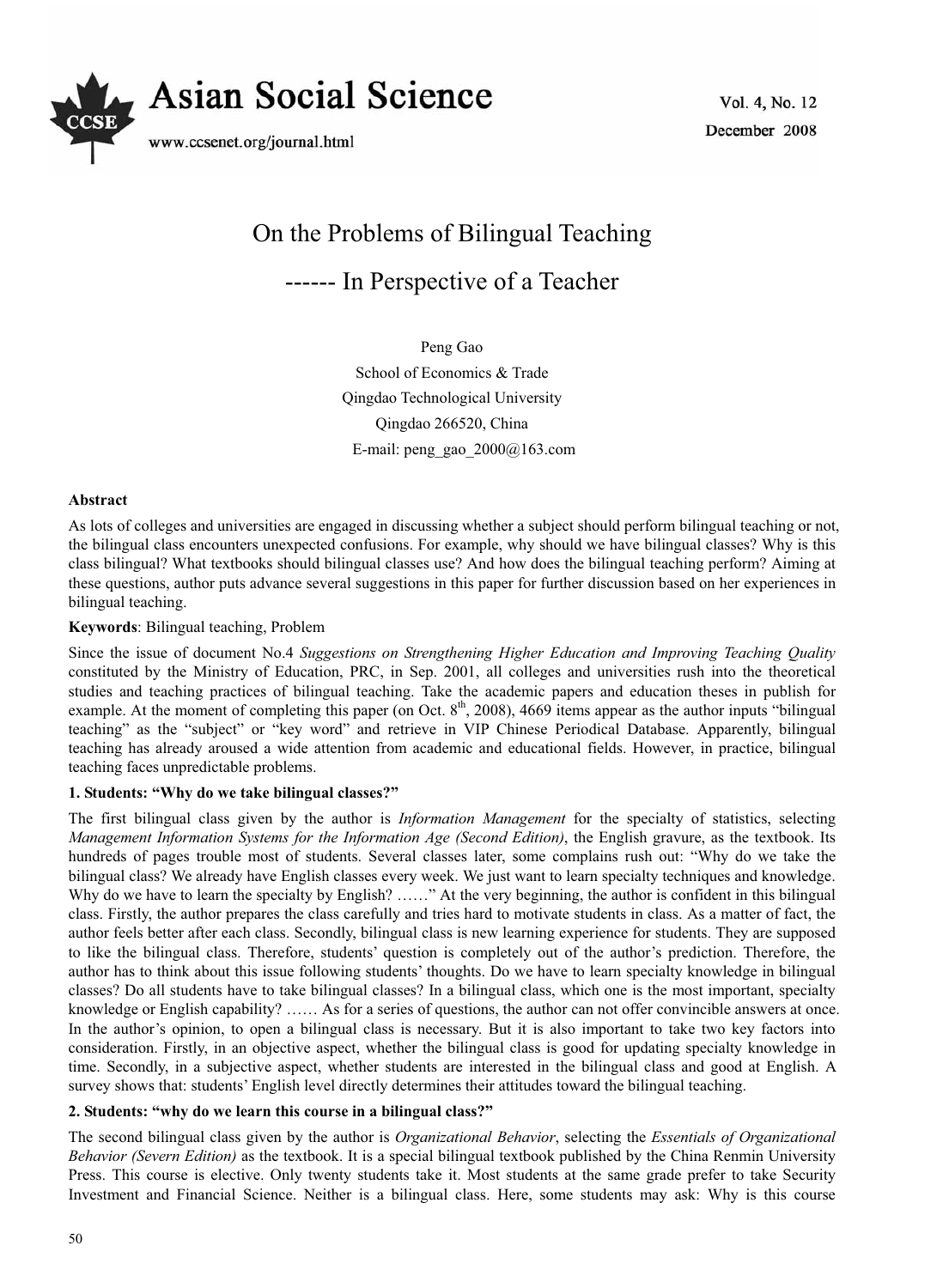bilingual class? Is the examination in English or Chinese? What this course emphasizes on, English or Specialty? Thanks for valuable experiences, the author has already prepared for these questions. Therefore, at the first twenty minutes in the class, the author delivers a speech to motivate students' enthusiasm for the bilingual class, making them understand some fundamental principles of a bilingual class. First of all, in the author's opinion, any bilingual class should give priority to specialty knowledge, then English, as an extremely important tool in learning specialty knowledge. Secondly, the final examination is in English. It means the text questions are presented in English but students can give answers in English or Chinese. It depends. Finally, whether a subject will be offered in a bilingual class is not determined as will. Before opening a bilingual class, it has to pass a series of strict demonstration and discussion. The core is to analyze the feasibility and necessity of applying a bilingual teaching to certain subject. The feasibility focuses on the teaching effect. In other words, whether students can learn relevant specialty knowledge better in a bilingual class instead of a traditional class, and whether the bilingual teaching can drive students to study the specialty knowledge well. The necessity emphasizes on the characteristics of a subject. In other words, whether the subject has an international background, and whether its development is more advanced and latest outside. Generally speaking, the bilingual teaching is right for economics and business management courses. However, in some colleges, teachers may prefer to apply a bilingual teaching to *Maozedong Thoughts*. Therefore, as for what courses the bilingual teaching is right for, colleges and universities do not reach an agreement at present.

## **3. Teachers: "What is the textbook in a bilingual class?**

It is a great challenge for the author in preparing for a bilingual class. At present, the textbooks and teaching references for bilingual classes include three kinds: the first kind is the photocopies of foreign textbooks published in China; the second kind is special "bilingual textbook" edited by Chinese and published in China, based on foreign textbook; the third kind is self-prepared textbook of teachers who have rich experiences in bilingual teaching field. In teaching practice, the author has already tried the first two kinds of textbooks. Unfortunately, the author does not feel better. As for the first kind, although students can learn specialty knowledge directly from original English, they feel unfamiliar with the contents and structures of these textbooks, since they have been edited for English students. Most students think this kind of textbook is too difficult for them and agree that it will frustrate them in a sense. As for the special "bilingual textbook" edited and published in China, its structure and contents are more close to students' traditional textbooks. In general, both teachers and students welcome this kind of textbooks. However, due to small quantity of this kind textbook, alternatives are few for teachers. No matter what it is for 32 study periods or 48 study periods or 64 study periods, the relatively appropriate textbook is sometimes only one. Therefore, the author prefers to the third kind of textbook for a bilingual class. This kind of textbooks are compiled or edited or written directly by experienced teachers who usually possess rich specialty knowledge and speak English well after years of teaching practices. In forming this kind of textbooks, bilingual teachers take the complete teaching process into consideration, as well as students' difficulties in learning specialty languages in a bilingual class. So, it may satisfy the needs of bilingual teaching better.

## **4. Students and teachers: "How is a bilingual class going on?"**

As long as it is the first time for a bilingual class, no matter what they are teachers or students, they will ask this question. Although since the implementation of bilingual class it has already covered a wide field, most teachers and students are merely trying it. As for "how is a bilingual class going on", there is not a universal agreement at present. In the state core course project, few of them are listed as "bilingual teaching". Concerning this problem, the author offers an answer in three aspects. Firstly, provide a bilingual teaching for a small class (with less students, no more than 30, for example) and enhance intercommunication between the teacher and students in class. It is determined by the characteristics of English teaching. In a bilingual class, the teacher should guide students to join in discussions and encourages them to share their thoughts in form of presentations or lectures. By this way, it can stimulate students' interests in the subject and achieve better teaching effects. Secondly, the teacher should manipulate both English and Chinese in class, adjusting the proportion flexibly. In a bilingual class, whether the teacher should speak more Chinese or English, the teacher can make choice according to students' responses. Therefore, in the teaching process, the bilingual teacher should pay more attention to the class response, adjusting the teaching rhythm timely, and guaranteeing the optimal teaching effect. Thirdly, make best use of multi-media. By means of English or English-Chinese PPT that can effectively make the subject easier, students can understand and master the specialty knowledge better. As a result, it will improve the teaching quality and effect.

## **References**

Chen, Baojun. (2007). Views of bilingual courses and their instruction in educational technology major. *Modern Educational Technology*, No.8.

Jiang, Rong. (2008). On the teaching management strategies of the bilingual teacher training on ethnic minority teachers. *Journal of Urumchi Adult Education Institute*, No.2.